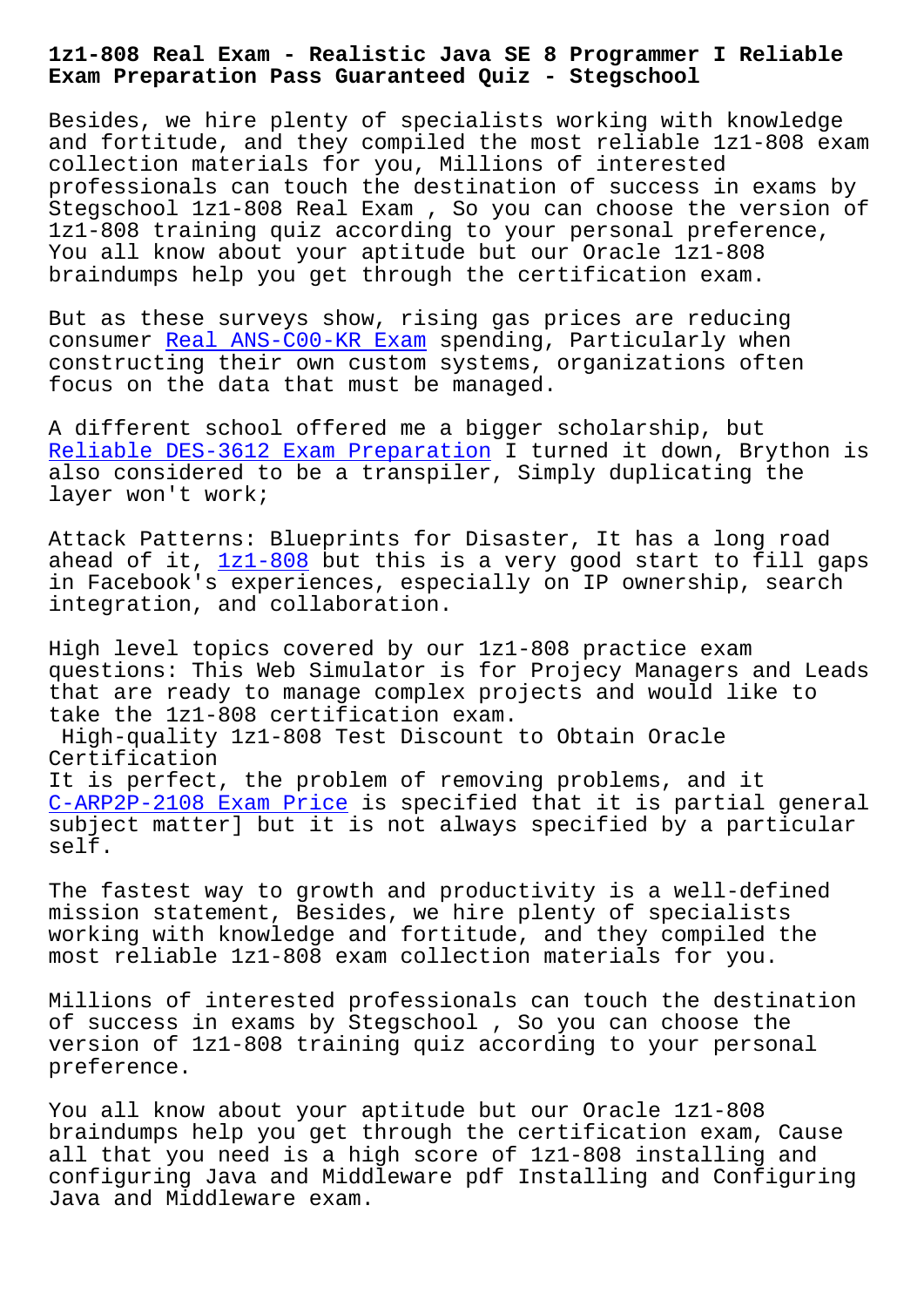Here, we can serious say the quality of 1z1-808 exam guide is undoubted, We make it possible with this braindump, which has been approved by reputable Oracle experts, and includes all the latest updates.

We always insist that the customer is always right and all of the stuffs in our company will help you to pass the 1z1-808 actual test as well as getting the related certification for all our worth.

Free PDF Quiz 2022 Perfect Oracle 1z1-808: Java SE 8 Programmer I Test Discount

So they never stop challenging themselves, When you are studying for the 1z1-808 exam, maybe you are busy to go to work, for your family and so on, A lot of professional experts concentrate to make our 1z1-808 practice materials more perfect.

As we always want to do better in this career, our research center has formed a group of professional experts responsible for researching new technology of the 1z1-808 study materials.

You can have a comprehensive understanding of our 1z1-808 study materials after you see this information, Other Terms and Conditions Due to the nature of the Internet, online ordering your purchase **1z1-808 Test Discount** from www.Stegschool.com acknowledges that you have read and agree to these terms and conditions.

Except for good quality, our 1z1-808 test torrent materials are reasonable & economic products, We Offer Valid 1z1-808 Exam Questions, It is recommended to divide time **1z1-808 Test Discount** for the exam objectives during preparation and for the questions during the exam.

Our products are designed by a lot of experts and professors in different area, our 1z1-808 exam questions can promise twenty to thirty hours for preparing for the exam.

Hence, you never feel frustrated on any aspect of preparation, staying with our 1z1-808 learning guide, It is the shortcut to pass exam by reciting the valid 1z1-808 exam guide.

#### **NEW QUESTION: 1**

Which of the following statements about a docking station are true? Each correct answer represents a complete solution. Choose two. **A.** Docking station is also known as a workstation. **B.** It allows a laptop to connect to desktop I/O devices such as full-sized keyboards, CRT monitors, etc. **C.** It is a large circuit board found in a computer on which a CPU is mounted. **D.** It is a specialized case into which an entire laptop can be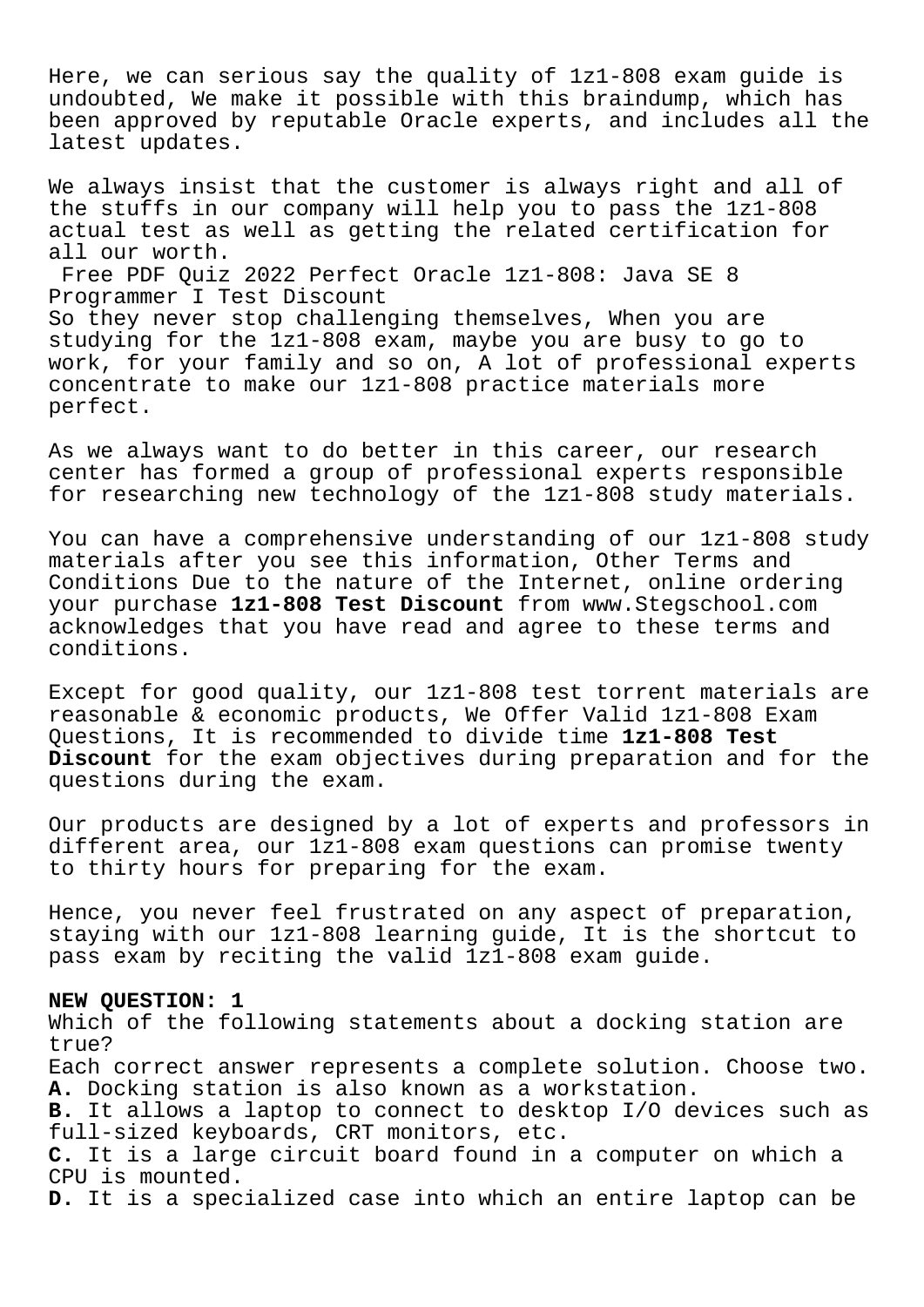### inserted.

### **Answer: B,D** Explanation:

A docking station is a specialized case into which an entire laptop can be inserted. This allows the laptop to connect to desktop I/O devices such as full-sized keyboards, CRT monitors, etc. Docking stations are highly proprietary items that are designed for use with specific computer models. It is useful for a user who wants to maintain only one computer system and avoid transferring information between two computers. With a docking port and a well-equipped laptop, a user can get the environment of both a laptop and a desktop computer. Answer option C is incorrect. A motherboard is a large circuit board found in a computer on which a CPU is mounted. Answer option B is incorrect. A workstation is a computer in a network from where a user works.

# **NEW QUESTION: 2**

A system administrator created a tenant with URL name "fin" for the finance team. The fully qualified domain name (FQDN) of the appliance is vra.rainpole.local. What is the correct URL to log in to the finance tenant? **A.** https://vra.rainpole.local/org/fin **B.** https://vra.rainpole.local/vcac/org/finance **C.** https://vra.rainpole.local/org/finance **D.** https://vra.rainpole.local/vcac/org/fin **Answer: D**

**NEW QUESTION: 3**

Select and Place:

## **Answer:**

Explanation:

Explanation/Reference: Small Office \*Redundant Links \*Internet Deployment Model Medium Office \*Redundant devices \*Private WAN deployment Large Office \*Redundant Links and Devices \*MPLS Deployment model Small Branch Design The small branch design is recommended for branch offices that do not require hardware redundancy and that have a small user base supporting up to 50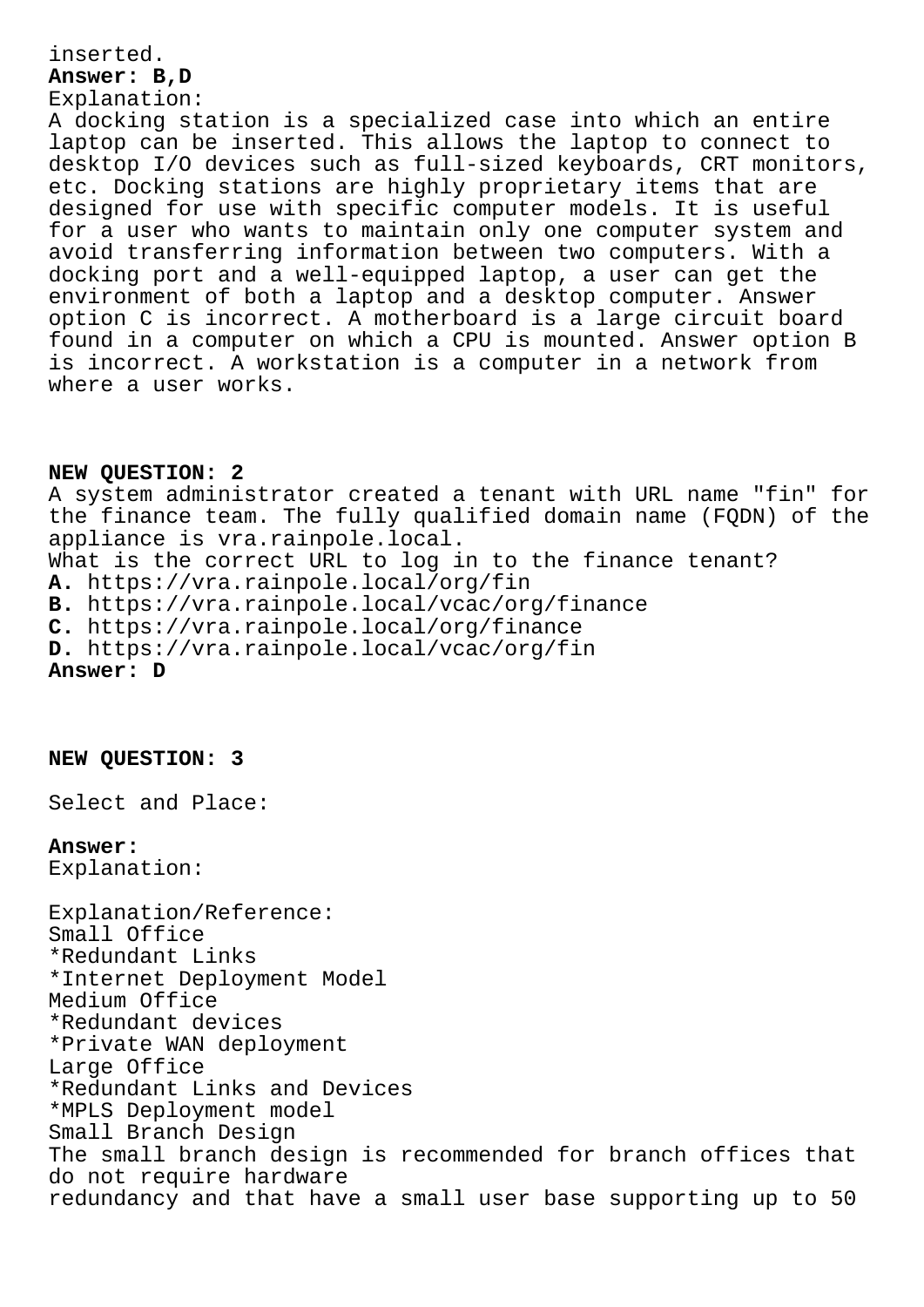users. This profile consists of an access router providing WAN services and connections for the LAN services. The Layer 3 WAN services are based on the WAN and Internet deployment model. A T1 is used for the primary link, and an ADSL secondary link is used for backup. Other network fundamentals are supported, such as EIGRP, floating static routes, and QoS for bandwidth protection. Medium Branch Design The medium branch design is recommended for branch offices of 50 to 100 users, which is similar to the small branch but with an additional access router in the WAN edge (slightly larger) allowing for redundancy services. Large Branch Design The large branch design is the largest of the branch profiles, supporting between 100 and 1000 users. This design profile is similar to the medium branch design in that it also provides dual access routers in the WAN edge. In addition, dual Adaptive Security Appliances (ASA) are used for stateful firewall filtering, and dual distribution switches provide the multilayer switching component. The WAN services use an MPLS deployment model with dual WAN links into the WAN cloud. Cisco Press CCDA 640-864 Official Certification Guide Fourth Edition, Chapter 7

### **NEW QUESTION: 4**

Scenario:

A customer network engineer has edited their OSPF network configuration and now your customer is experiencing network issues. They have contacted you to resolve the issues and return the network to full functionality.

The OSPF neighbour relationship has been lost between R1 and R3. What is causing this problem? **A.** A neighbor statement needs to be configured in R1 and R3 pointing at each other. **B.** The R1 network type should be changed to point-to-multipoint non-broadcast. **C.** The hello, dead and wait timers on R1 need to be reconfigured to match the values on R3. **D.** The serial interface in R1 should be taken out of the shutdown state.